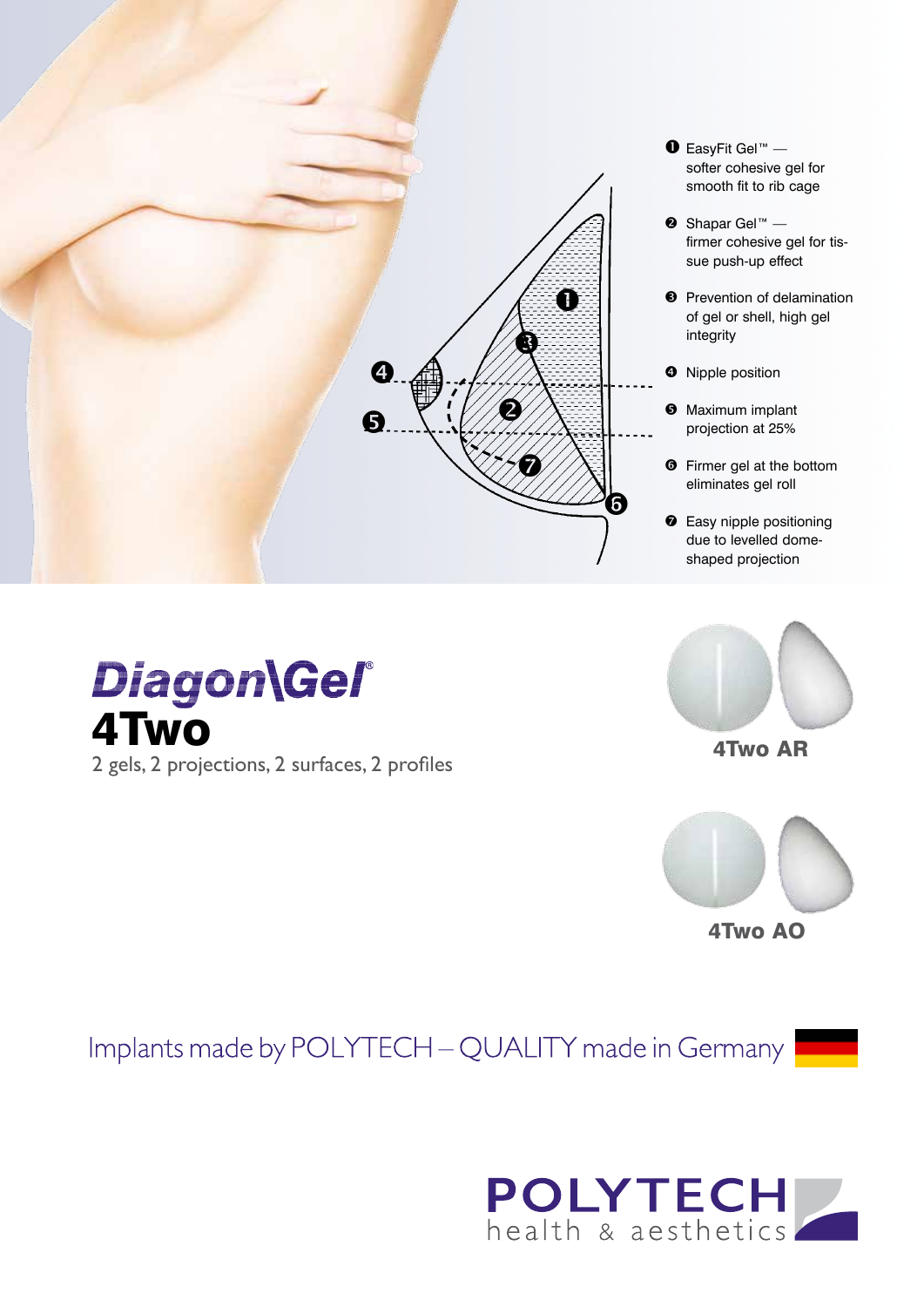# Diagon\Gel®4Two Microthane®

## $4$ Two AR Microthane®  $\epsilon \epsilon$  0483

### anatomical|round

| <b>4Two AR Microthane<sup>®</sup></b> |     |                           |                    |     |                             |                                 |                    |     |                             |  |
|---------------------------------------|-----|---------------------------|--------------------|-----|-----------------------------|---------------------------------|--------------------|-----|-----------------------------|--|
|                                       |     | <b>HP High Projection</b> |                    |     |                             | <b>XP Extra-High Projection</b> |                    |     |                             |  |
| Base<br>(mm)                          |     | Order $n^{\circ}$         | Projection<br>(mm) |     | Volume<br>(m <sub>l</sub> ) | Order $n^{\circ}$               | Projection<br>(mm) |     | Volume<br>(m <sub>l</sub> ) |  |
| A                                     | в   |                           | С                  | D   |                             |                                 | С                  | D   |                             |  |
| 104                                   | 104 | 31631-1951                | 40                 | 79  | 195                         | 31632-240                       | 48                 | 85  | 240                         |  |
| 108                                   | 108 | 31631-225*                | 42                 | 82  | 225                         | 31632-270*                      | 50                 | 89  | 270                         |  |
| 112                                   | 112 | 31631-255                 | 44                 | 85  | 255                         | 31632-305                       | 52                 | 92  | 305                         |  |
| 116                                   | 116 | 31631-285*                | 46                 | 89  | 285                         | 31632-335*                      | 54                 | 96  | 335                         |  |
| 120                                   | 120 | 31631-315                 | 48                 | 92  | 315                         | 31632-365                       | 56                 | 99  | 365                         |  |
| 124                                   | 124 | 31631-345*                | 50                 | 96  | 345                         | 31632-390*                      | 58                 | 103 | 390                         |  |
| 128                                   | 128 | 31631-400                 | 52                 | 99  | 400                         | 31632-4651                      | 60                 | 106 | 465                         |  |
| 132                                   | 132 | 31631-440*1               | 54                 | 103 | 440                         | 31632-500*1                     | 62                 | 110 | 500                         |  |
| 136                                   | 136 | 31631-480                 | 56                 | 106 | 480                         |                                 |                    |     |                             |  |



#### **4Two AO** Microthane® HP High Projection XP Extra-High Projection Base<br>(mm) Order n° Projection Volume<br>(ml) Order n° Projection Volume (ml) **A B C D C D** 104 94 31641-1801 40 79 **180** 31642-215 48 86 **215** 108 98 31641-205\* 42 83 **205** 31642-245\* 50 90 **245** 112 102 31641-235 44 86 **235** 31642-285 52 93 **285** 116 106 31641-260\* 46 90 **260** 31642-305\* 54 97 **305** 120 110 31641-290 48 93 **290** 31642-335 56 100 **335** 124 114 31641-320\* 50 97 **320** 31642-380\* 58 104 **380** 128 118 31641-360 52 100 **360** 31642-415 60 107 **415**

Sizes highlighted in color and marked (1) will be produced on demand; supply ≈ 6 weeks after order. Silicone gel-filled, smooth sizers (sterile, re-sterilisable) are available for products marked with an asterisk (\*).



**Microthane®** is an implant shell cover of medical-grade micropolyurethane foam. This type of shell cover has a mean surface roughness of  $1500\mu$ m. Due to the ingrowth of capsular tissue into the Microthane<sup>®</sup> surface numerous small capsules are created. These microcapsules significantly reduce the risk for capsular contracture. An extensive long-term study shows that after 8 years the capsular contracture rate with Microthane® implants compared to textured implants is 15% lower; it is even 30% lower compared to smooth implants . \*

\* Capsular contracture rates of implants with polyurethane cover: 0–3 %, i.e. 30% lower than with smooth-shell implants (Handel, 1991, 2006; Gasperoni, 1992; Pennisi, 1990; Shapiro, 1989; Baudelot, 1989; Artz, 1988; Hermann, 1984; Eyssen, 1984; Schatten, 1984; Hester et.al., 2001; Vázquez, 2007)



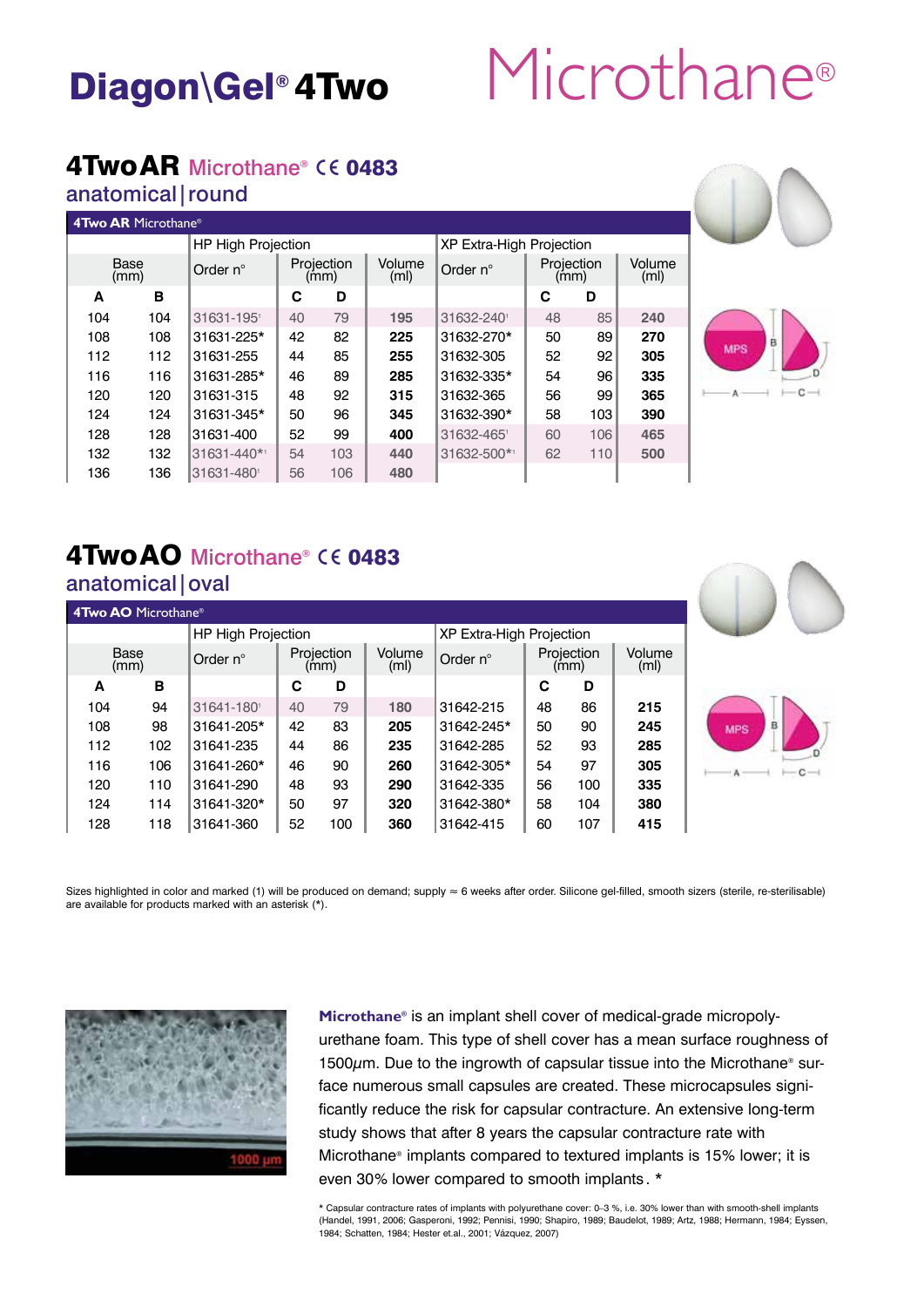# Diagon\Gel® 4Two POLYtxt®

### 4Two AR POLYtxt® CE 0483

#### anatomical|round

| 4Two AR POLYtxt® |     |                    |                                 |     |                             |             |                    |     |                             |
|------------------|-----|--------------------|---------------------------------|-----|-----------------------------|-------------|--------------------|-----|-----------------------------|
|                  |     | HP High Projection | <b>XP Extra-High Projection</b> |     |                             |             |                    |     |                             |
| Base<br>(mm)     |     | Order n°           | Projection<br>(mm)              |     | Volume<br>(m <sub>l</sub> ) | Order n°    | Projection<br>(mm) |     | Volume<br>(m <sub>l</sub> ) |
| A                | в   |                    | С                               | D   |                             |             | C                  | D   |                             |
| 104              | 104 | 21631-1951         | 40                              | 79  | 195                         | 21632-240   | 48                 | 85  | 240                         |
| 108              | 108 | 21631-225*         | 42                              | 82  | 225                         | 21632-270*1 | 50                 | 89  | 270                         |
| 112              | 112 | 21631-255          | 44                              | 85  | 255                         | 21632-305   | 52                 | 92  | 305                         |
| 116              | 116 | 21631-285*         | 46                              | 89  | 285                         | 21632-335*  | 54                 | 96  | 335                         |
| 120              | 120 | 21631-315          | 48                              | 92  | 315                         | 21632-365   | 56                 | 99  | 365                         |
| 124              | 124 | 21631-345*         | 50                              | 96  | 345                         | 21632-390*  | 58                 | 103 | 390                         |
| 128              | 128 | 21631-400          | 52                              | 99  | 400                         | 21632-4651  | 60                 | 106 | 465                         |
| 132              | 132 | 21631-440*         | 54                              | 103 | 440                         | 21632-500*1 | 62                 | 110 | 500                         |
| 136              | 136 | 21631-480          | 56                              | 106 | 480                         |             |                    |     |                             |



#### anatomical|oval

| 4Two AO POLYtxt® |     |                    |                    |     |                                 |             |                    |     |                             |  |
|------------------|-----|--------------------|--------------------|-----|---------------------------------|-------------|--------------------|-----|-----------------------------|--|
|                  |     | HP High Projection |                    |     | <b>XP Extra-High Projection</b> |             |                    |     |                             |  |
| Base<br>(mm)     |     | Order $n^{\circ}$  | Projection<br>(mm) |     | Volume<br>(m <sub>l</sub> )     | Order n°    | Projection<br>(mm) |     | Volume<br>(m <sub>l</sub> ) |  |
| A                | в   |                    | С                  | D   |                                 |             | С                  | D   |                             |  |
| 104              | 94  | 21641-180          | 40                 | 79  | 180                             | 21642-215   | 48                 | 86  | 215                         |  |
| 108              | 98  | 21641-205*1        | 42                 | 83  | 205                             | 21642-245*1 | 50                 | 90  | 245                         |  |
| 112              | 102 | 21641-235          | 44                 | 86  | 235                             | 21642-285   | 52                 | 93  | 285                         |  |
| 116              | 106 | 21641-260*         | 46                 | 90  | 260                             | 21642-305*  | 54                 | 97  | 305                         |  |
| 120              | 110 | 21641-290          | 48                 | 93  | 290                             | 21642-335   | 56                 | 100 | 335                         |  |
| 124              | 114 | 21641-320*         | 50                 | 97  | 320                             | 21642-380*1 | 58                 | 104 | 380                         |  |
| 128              | 118 | 21641-3601         | 52                 | 100 | 360                             | 21642-415   | 60                 | 107 | 415                         |  |



Sizes highlighted in color and marked (1) will be produced on demand; supply ≈ 6 weeks after order. Silicone gel-filled, smooth sizers (sterile, re-sterilisable) are available for products marked with an asterisk (\*).



**POLYtxt®**, the POLYTECH macro-texture, has a a rough open cell structure, on average of 200-300 $\mu$ m in height and 100-400 $\mu$ m in diameter to allow tissue adherence. This surface is known for its reliability and has been proven to contribute to a reduction of capsular contracture rates. For the textured surface, the rates are 8 to 15%, which is around 15% lower than with smooth implants<sup>2</sup>.\*\*

\*\* Capsular contracture rates of implants with macro-textured shell: 8-15 % (Iwuagwu + Frame, 1997), i.e. 15% lower than with smooth-shell implants (Handel, 2006)